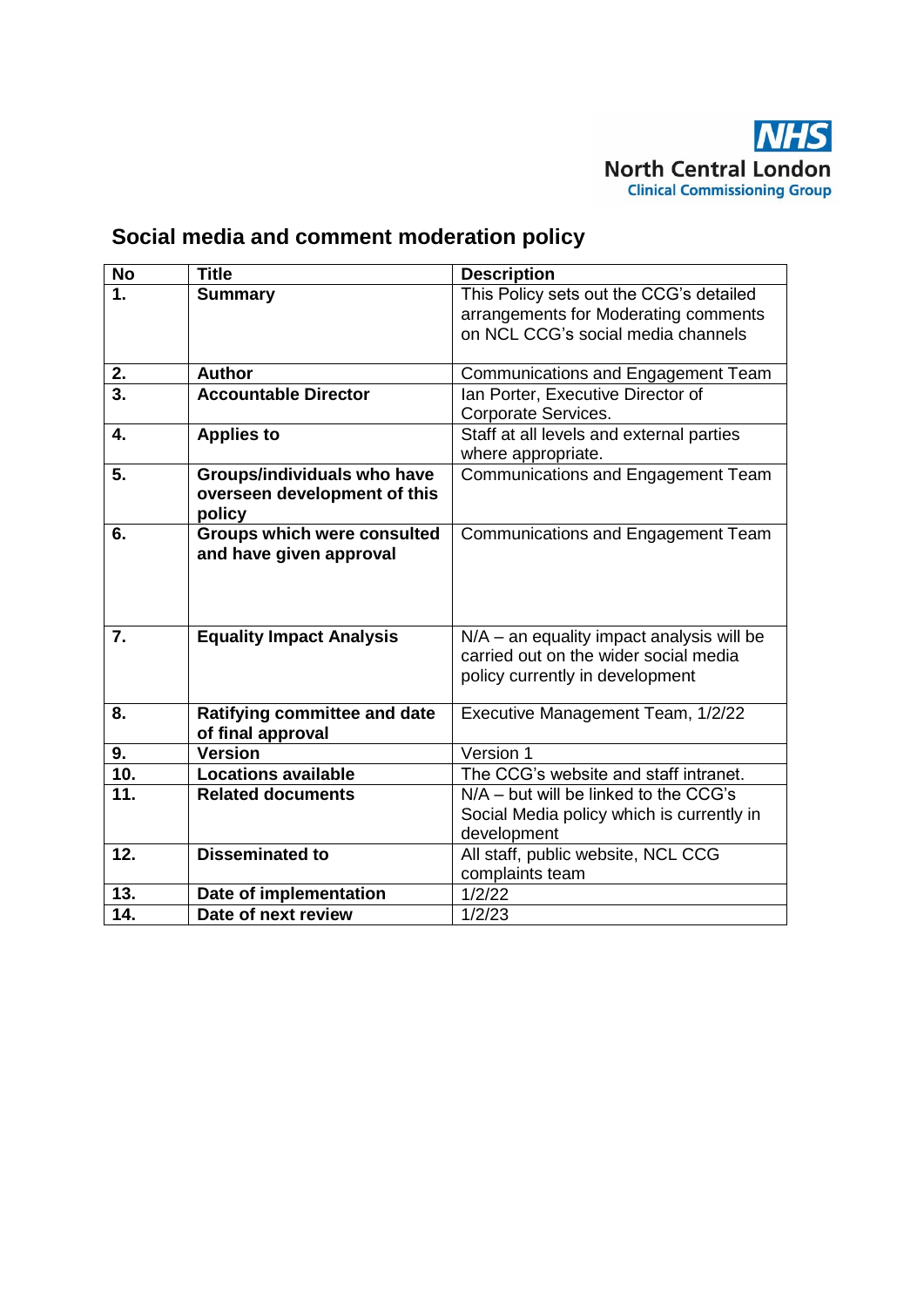# **Social media and comment moderation policy**

## **1. Introduction**

North Central London (NCL) CCG and North London Partners (NLP) use social media channels (Twitter, Facebook, YouTube, Linked-in, Next Door, Instagram) to support and encourage the use of social media as a way of engaging with stakeholders, and to promote debate and discussion about health and wellbeing across north central London.

Content delivered by these channels includes (but is not limited to):

- NCL event information, campaign news and messages, engagement opportunities, health campaigns and information, and NCL CCG guidance material such as patient information leaflets.
- Links to relevant NHS information and other information produced by NCL partners, the community and voluntary sector, local authorities and news organisations on their digital channels. This can include retweets, blogs, public information and marketing material.

We welcome engagement and feedback from our residents and followers. The NCL CCG Communications and Engagement Team reads all comments and direct messages sent and ensures that any feedback, suggestions, and emerging themes are passed on to the relevant teams in the NCL CCG.

This policy outlines how we use social media as NCL CCG and our policy for moderating comments and questions that we receive through these channels. The policy is based on best practice and in line with other NHS organisations' approaches, including NHS Digital and NHS England. The CCG is currently developing a broader social media policy for the organisation, and this comment moderation policy will eventually form part of that policy.

We will publish this policy on our website so that people are aware of it. Our website is linked to in the bios/introductions at the top of our social media platforms.

#### **2. Likes, shares, retweets**

Likes, shares and retweets do not imply an endorsement on the part of the NCL CCG. We may like, retweet and share links that we believe are relevant to the work of NCL.

#### **3. Following, sharing**

NCL CCG's decision to follow a Twitter user and share or like a Facebook Post or YouTube video does not imply endorsement of any kind. We do this when we believe it is relevant to our work. This could include following, sharing or liking social media accounts of companies and other commercial enterprises (and/or their employees who comment on NCL-related issues).

#### **4. Monitoring**

We commit to monitoring our social media channels during regular office hours: 9am to 5pm, Monday to Friday. We aim to acknowledge questions and comments on the next working day and look to take relevant questions off line by directing people to the CCG's traditional 'contact us' channels, [outlined on the CCG's website.](https://northcentrallondonccg.nhs.uk/contact-us/) Where we can reply directly to a question, we aim to do so as soon as resources allow but within two working days.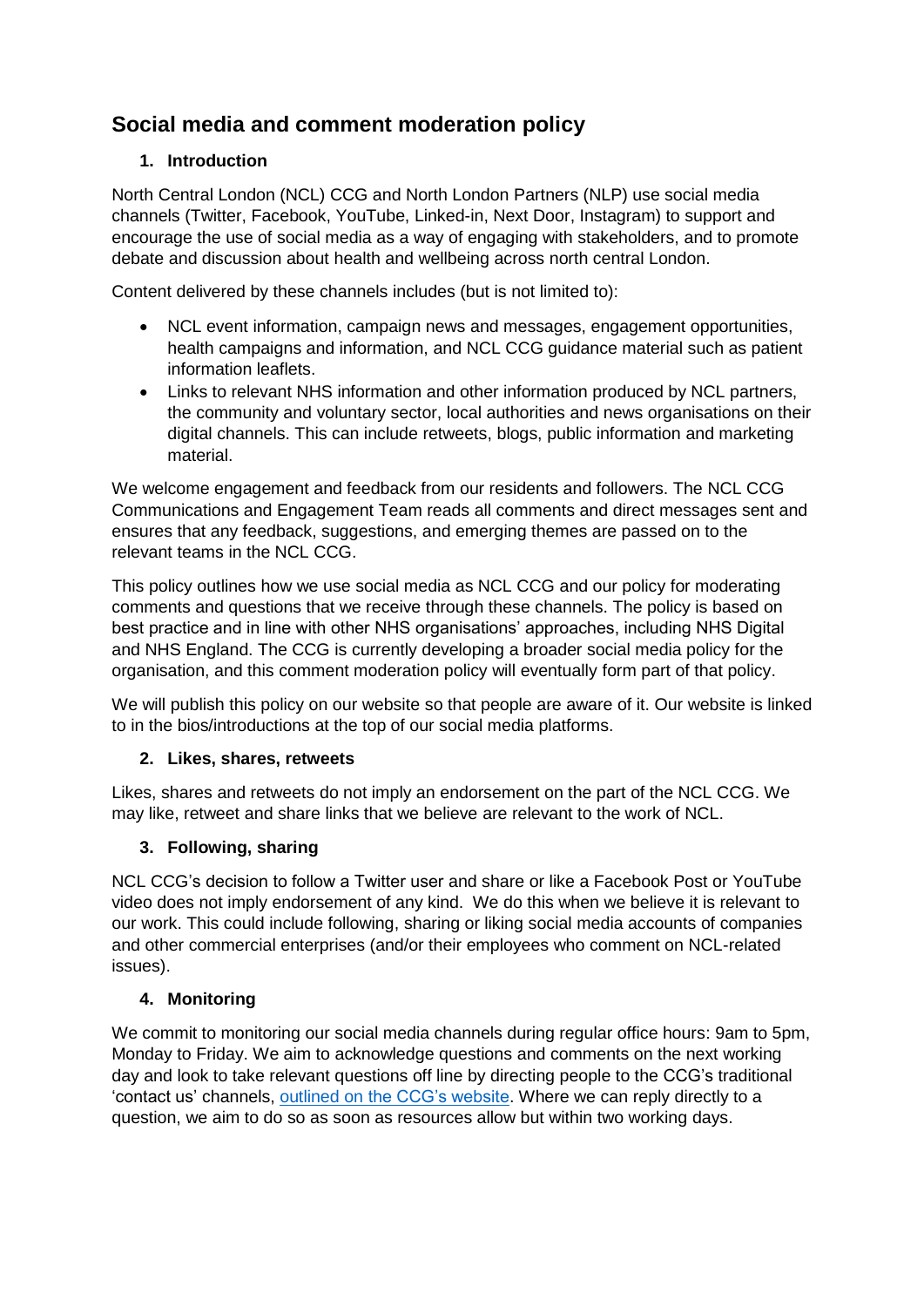#### **5. Complaints, media requests, Freedom of Information Act requests and personal issues**

We encourage people to follow the CCG's traditional channels to make a media request, freedom of information (FOI) request or complaint.

You can find out how to do this on our [website 'contact us' page.](https://northcentrallondonccg.nhs.uk/contact-us/)

#### **6. Pre-moderated comments**

Where social media platforms (YouTube, Wordpress blogs) allow pre-moderation, we reserve the right to edit lengthy comments and will apply our comment moderation policy, outlined below, when moderating comments.

#### **7. NCL CCG staff**

Some NCL CCG staff may tweet (or post on other platforms) under their own names or pseudonyms. Despite their professional affiliation with NCL CCG, their tweets or posts may not represent the official position of NCL CCG. The NCL CCG Social Media Policy (currently in development) will have detailed guidance for staff to help them make appropriate decisions about their use of social media platforms. This policy is being developed as a separate policy from this 'Social media and comment moderation policy'.

If a member of staff is concerned about something they read on social media they should alert their line manager and inform the NCL CCG Communications Team.

### **8. Comments moderation policy**

We will normally allow comments as long as they:

- respect other people. Comments should not be malicious or offensive in nature, and should not constitute a personal attack on a person's character
- do not incite hatred on the basis of race, religion, gender, nationality or sexuality or any other personal characteristic
- do not reveal personal details, such as private addresses, phone numbers, email addresses or other online contact details
- are on-topic; we ask that people please do not post comments that are not related to the particular subject being discussed.
- do not provide misleading information about NHS services and health care
- are not persistent or repetitive negative messages which aim to provoke a response and/or don't constructively add to the conversation
- are reasonably concise and do not constitute spam
- do not impersonate or falsely claim to represent a person or organisation
- are not party-political in nature (the NHS is always high on the political agenda and while we acknowledge that references to political parties and their policies may often be inevitable, we reserve the right to exclude comments which are purely partypolitical in nature, seek to advertise political events, or advocate or campaign on a specific political position.
- do not include swearing, hate-speech or obscenity
- do not break the law this includes libel, condoning illegal activity and breaking copyright
- do not advertise commercial products and services you can mention relevant products and services, a s long as they support your comment.